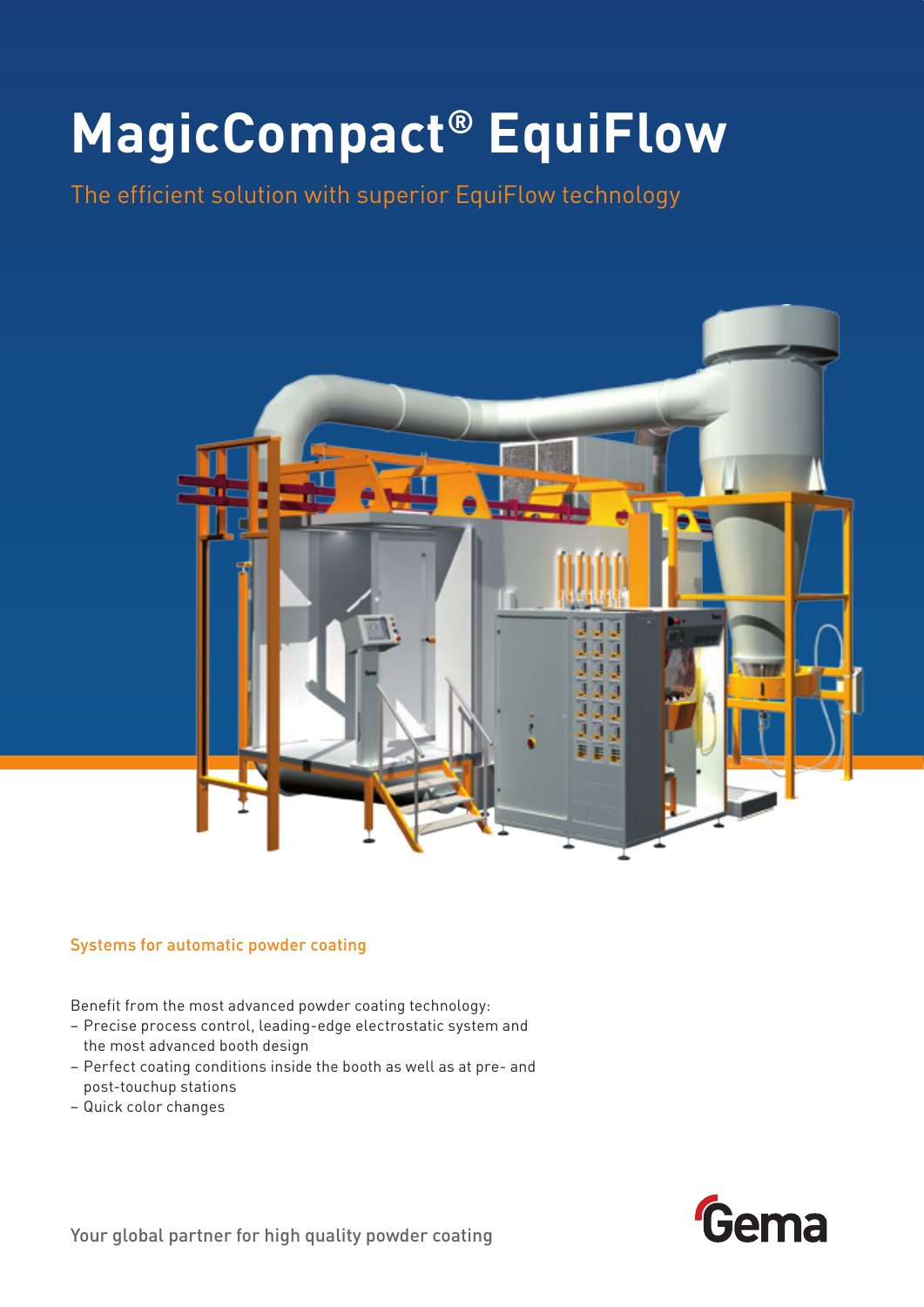### **The perfect air distribution**



#### Perfect coating conditions and quick color changes

Extremely uniform airflow creates the ideal conditions for perfect control of the powder application process producing excellent coating results. The use of non-conductive plastic materials in the booth and its self-cleaning floor prevent powder accumulations. One operator can clean the booth in minimal time, even without entering.



#### EquiFlow technology for intelligent air distribution

Air extraction is concentrated where it is needed most, at the booth's entry and exit. This prevents powder from escaping into the environment, and creates an ideal flow of air at the pre- and posttouchup stations. This results in a perfect balance between the powerful air extraction in the manual coating area and gentle airflow in the automatic section.

#### **EquiFlow technology**

ensures a harmonised flow of air in the automatic coating zone and optimal air extraction at the pre- and post-touchup stations.

#### **Computational fluid dynamics**



#### A modern powder coating system needs to achieve many contrasting goals:

- Create an optimal environment for the electrostatic powder-application process
- Avoid powder accumulations and allow quick contamination free color changes
- Provide powerful air extraction to prevent powder from escaping and maintain safe powder concentration

Thanks to the patented EquiFlow technology, the new MagicCompact easily meets all of these goals. The combination of the new booth design with the best gun technology and the flexible and versatile OptiCenter will exceed the most demanding expectations in terms of coating quality and quick color changes.

- 1) Manual Coating: 2 x 30 % of the exhaust air is extracted at the booth's entry and exit providing optimum working conditions at the pre- and post touch up stations.
- 2) Automatic Coating: 40 % of the exhaust air is extracted in the automatic section creating a smooth vertical air stream and guaranteeing perfect application conditions
- 3) Increased air speed at the booth entrance reduces powder accumulation in the powder channel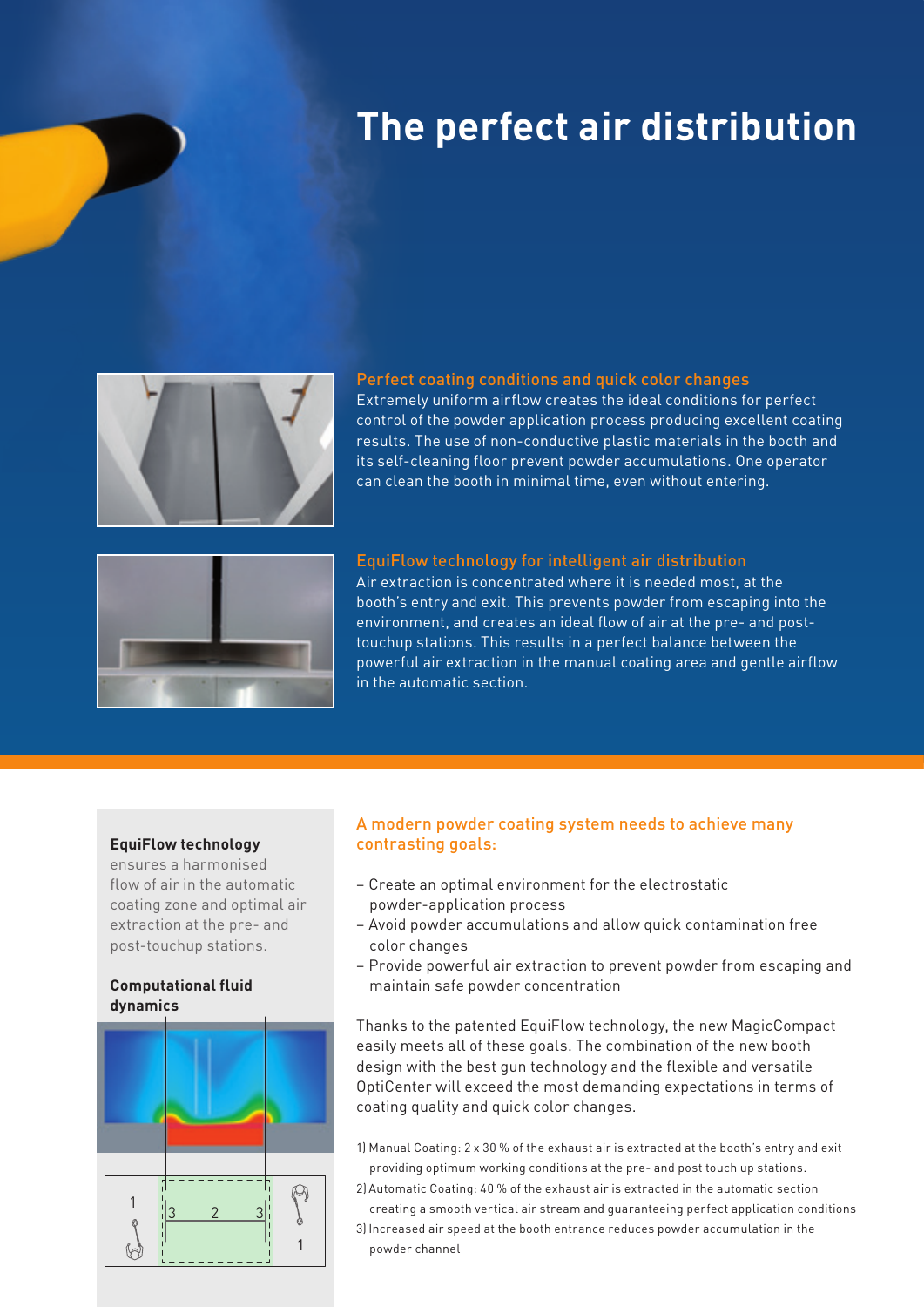## **Space saving layout, ideal for new installations and upgrades**

#### Short installation time

Most of the system components are delivered preassembled so the system can be installed very quickly. It can be easily integrated into existing installations with minimal downtime.

#### Robust, low maintenance costs

The solid booth construction without any moving parts ensures a long service life with extremely low maintenance costs. The booth floor is easily accessible for maintenance and control.

#### Efficient, user-friendly layout

All systems components are optimally matched based on our extensive worldwide experience. This means that the operator can easily and quickly access all key system elements during normal operation as well as during the color change process and for maintenance.





#### Space saving design for an ergonomic workplace



#### OptiCenter

1) Powder handling 2) Electrostatic control unit

3) System control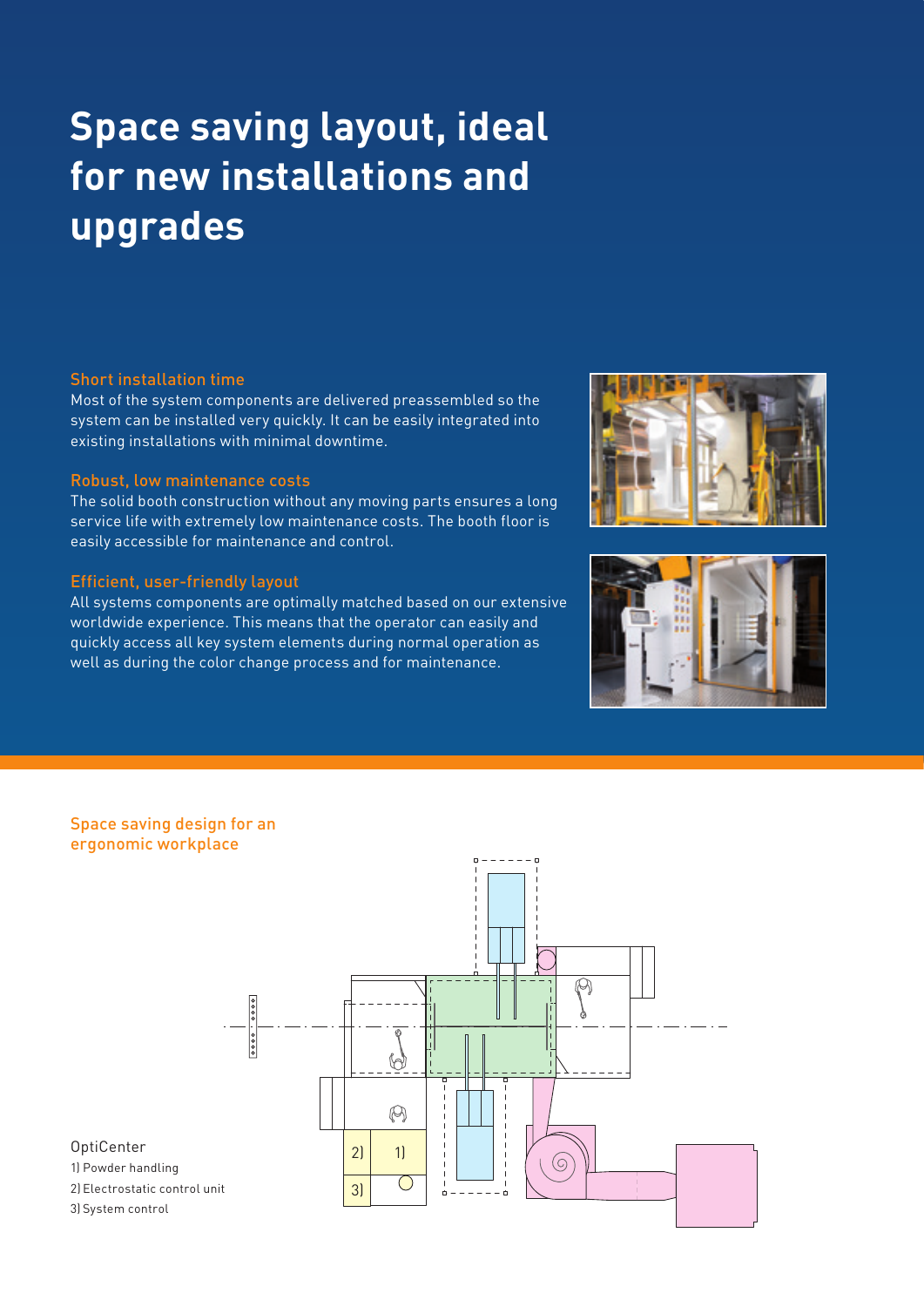





#### **A completely different kind of sandwich**

The MagicCompact EquiFlow features a sandwich-wall booth construction. As a result powder accumulation is minimized on the booth walls. The booth floor is equipped with an automatic cleaning system to prevent powder deposition.

#### **Controlling the coating**

1 2 3

Are powder savings important? Are repeatable coating results and operator comfort a priority? The versatile control system CM30 with Touch Panel provides continual access to all parameters of the coating process.

#### **Applying the powder where and when required**

2

The MagicCompact EquiFlow powder circuit guarantees continuous and consistent powder feed with minimal wear on parts.

The OptiCenter, injectors, powder pumps and recovery system are all optimally matched to each other and ensure perfect working conditions. The fresh powder feed and sieving solutions are designed to meet challenging quality requirements and will exceed all expectations.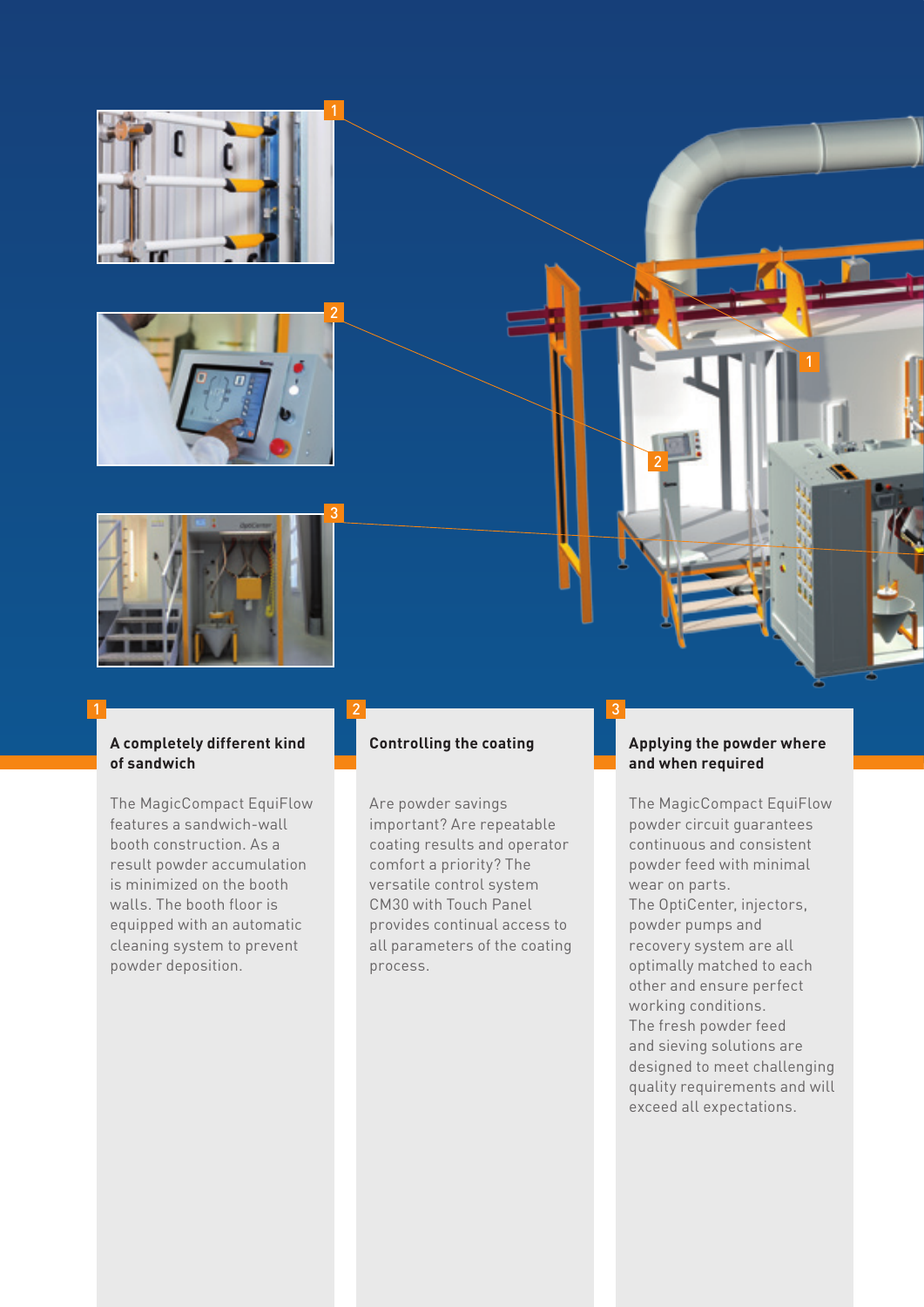





#### **The heart of the powder coating**

 $5$  5

 $-0.05$ 

4

3

6

High transfer efficiency, minimal powder output and uniform power application: powder guns are the heart of the powder coating process. A design with minimal wear components is a prerequisite. The excellent ergonomics and the lightweight design of the OptiSelect guarantee fatiguefree manual coating.

#### **For a good atmosphere**

4 5 6

Our high-performance extraction guarantees that the MagicCompact EquiFlow system meets all safety regulations. The filter units are characterised by their extremely long service life, and the cyclones with their high separation efficiency.

#### **Coating in every direction**

A uniform distribution of the powder film is a necessary condition for achieving high-quality results at the lowest powder consumption rate. Gema's reciprocators and axes cover all motion profiles, whether in a horizontal or vertical direction or internal coating or rotary axis.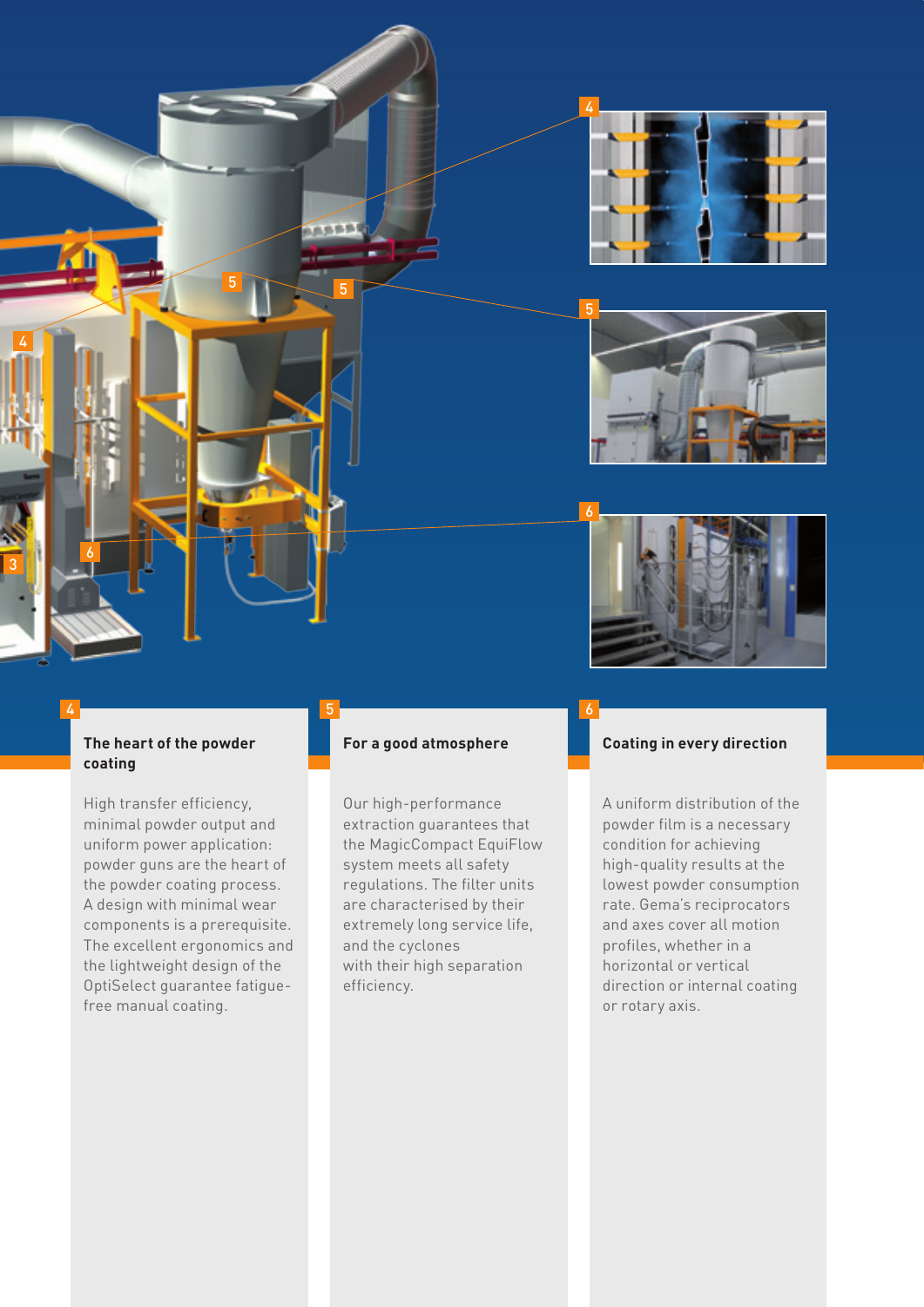

### **OptiCenter: Rapid cleaning and superb coating results**



#### Efficient powder management

The core of this new powder center is the OptiSpeeder II. This unique container concept prevents any loss of powder whatsoever through fluidization. Control of the entire powder circuit is done fully automatically and precisely. The result is extremely low powder consumption and excellent coating results.



#### Improved coating quality

The OptiSpeeder II is equipped with an automatic fresh powder supply and a powder-level control system that ensures a constant amount of powder in the container. The suction pipes for the injectors are considerably shorter than in conventional powder centers. These features translate into an even more uniform powder flow and improved coating results.

#### Automated color change

The overall design of the OptiCenter allows extremely quick color changes and all functions are integrated into the system.

#### Closed and efficient powder circuit

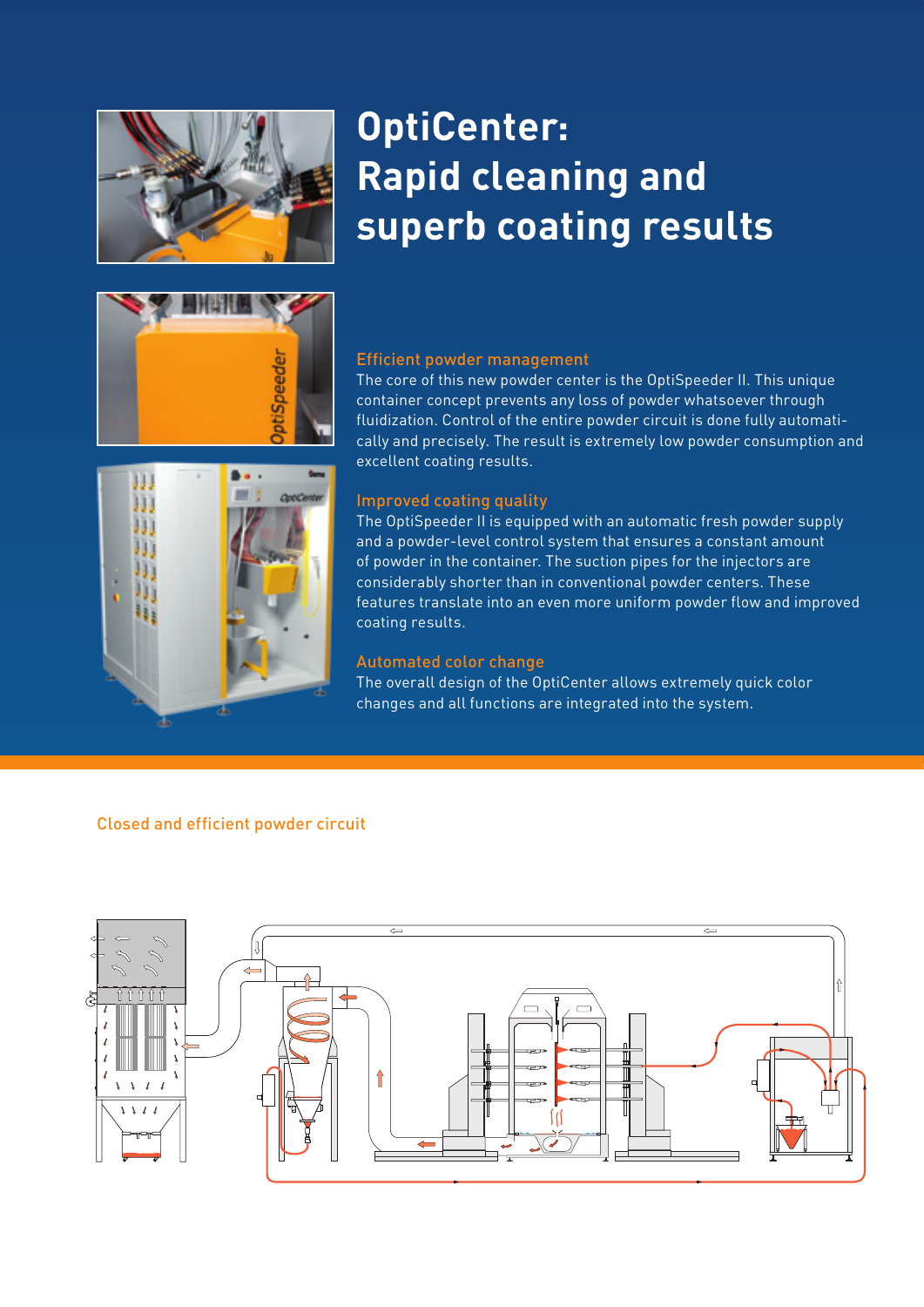## **OptiFlex: the core of the electrostatic coating process**

#### OptiGun® - Designed for quick color changes

The OptiGun automatic powder gun is compact and easy to maintain. During color changes, the gun is rapidly cleaned and ready to be used again. All the components are easy to clean and designed for low wear.

#### Remote control on the OptiSelect® manual gun

Keep eyes on the work piece, not on the control unit! With the remote control on the back of the OptiSelect, the right program can be selected, even if the control module is out of reach.

#### OptiStar® - All parameters at a glance

With the OptiStar and MagicControl® control modules you have precise control of all coating parameters. Clear symbols, easy programming and perfect reproduction of coating results contribute to significantly increased coating quality.





#### The most advanced powder application technology

The powder guns are perfectly matched to the OptiStar control unit and offer the highest degree of coating efficiency and user-friendliness.

- High transfer efficiency with every type of powder thanks to the 100 kV high-performance cascade
- Constant powder delivery and continual powder charging for a uniform coating thickness
- Patented Digital Valve Control (DVC) for accurate powder delivery control
- A display screen ensures easy access to pre-set and customized coating programs
- Reduced maintenance costs through wear-resistant design

#### **SuperCorona®**

The optional SuperCorona attachment neutralizes free ions and avoids an orange peel texture on higher film builds.